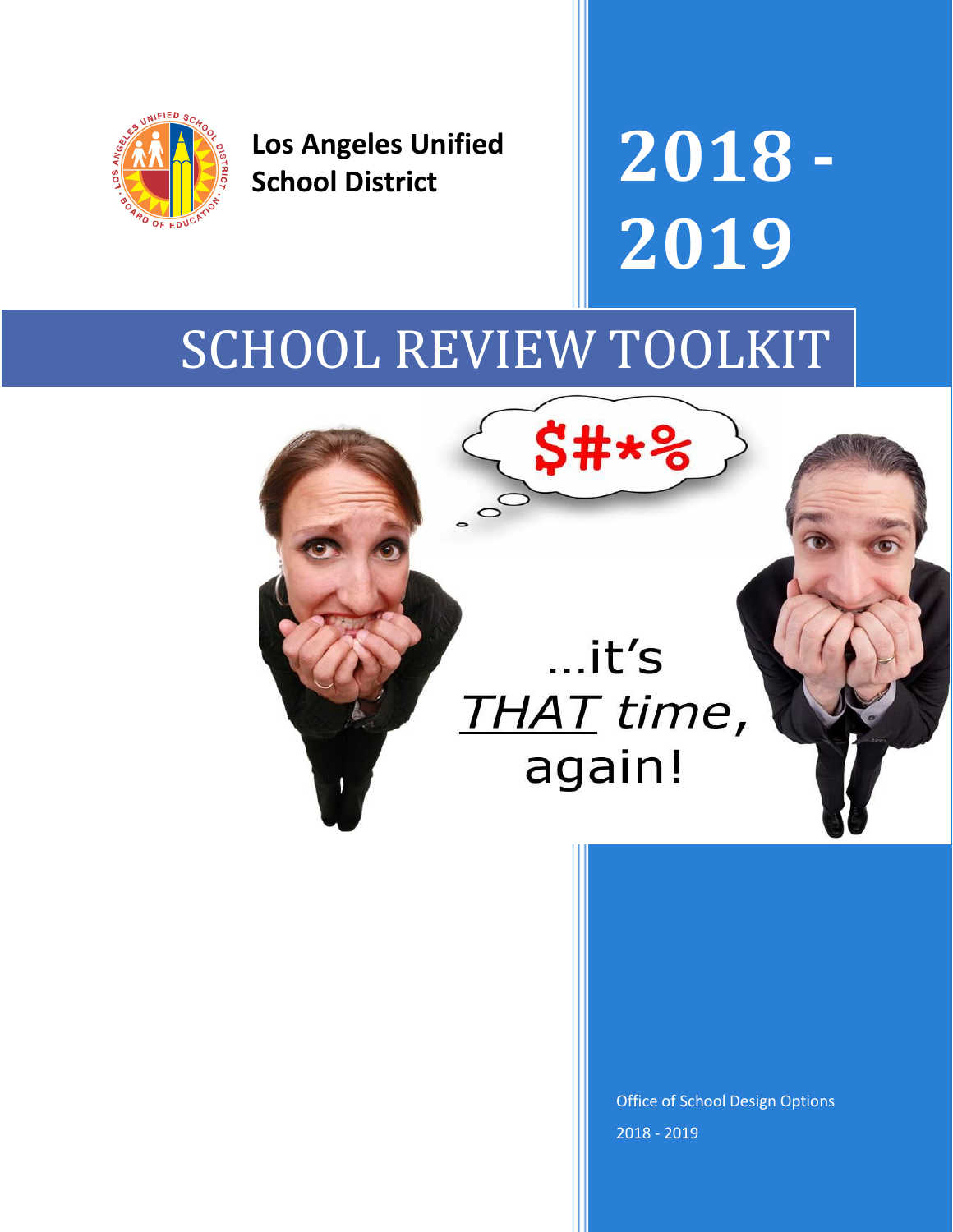### School Review Protocol

**Step 1:** Introductions and Brief Description of the Review Protocol

Step 2: Share the Problem of Practice /Areas of Focus

**Step 3:** "Look-fors"/Observables for the Problem of Practice

**Step 4:** Classroom Observations (Data Gathering)

**Step 5:** Teams debrief and share their evidence

**Step 6:** Debrief based on the evidence collected. Collectively identify Stars and Polishers.

**Step 7:** Instructional Leadership Team shares findings with staff and plans for next steps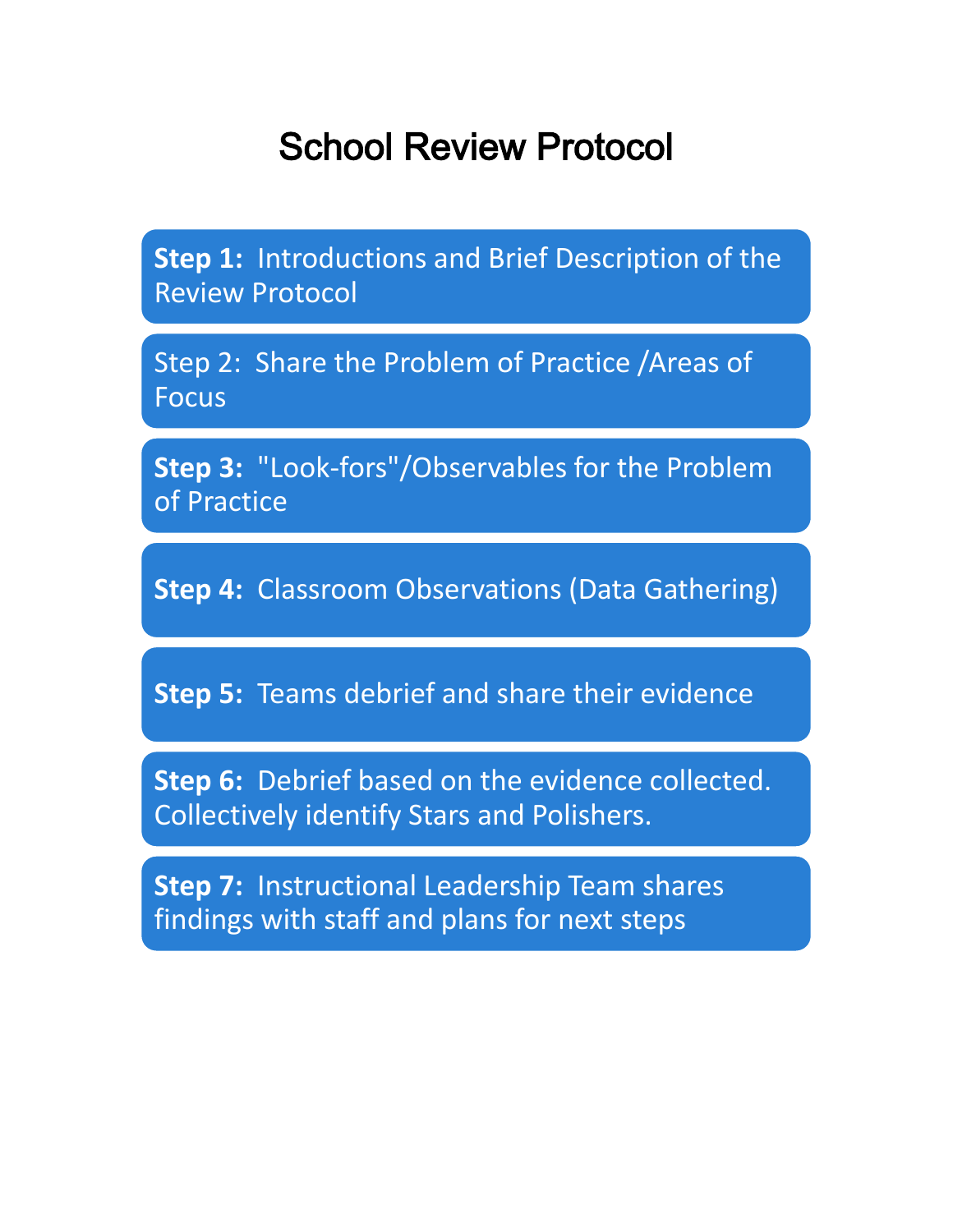## School Review Protocol Guide

#### (What does it look like?)

| <b>Step 1:</b> Introductions and Brief Description of the Review Protocol                                   |                                                                                                   |  |  |  |
|-------------------------------------------------------------------------------------------------------------|---------------------------------------------------------------------------------------------------|--|--|--|
| Step 2: Share the Problem of Practice/Areas of Focus                                                        |                                                                                                   |  |  |  |
| Step 3: "Look-fors"/Observables for the Problem of Practice                                                 |                                                                                                   |  |  |  |
|                                                                                                             | Instructional Leadership Team (ILT) predicts what classroom observers will see based on the       |  |  |  |
| school's instructional foci and identified problem of practice.                                             |                                                                                                   |  |  |  |
| <b>Step 4: Classroom Observations (Data Gathering)</b>                                                      |                                                                                                   |  |  |  |
|                                                                                                             | Based on predictions and other "look-fors" given by the ILT, the observation team will gather low |  |  |  |
| inference evidence.                                                                                         |                                                                                                   |  |  |  |
| Observation team collects data that is:                                                                     |                                                                                                   |  |  |  |
| Descriptive not evaluative;<br>$\circ$                                                                      |                                                                                                   |  |  |  |
| Specific;<br>$\circ$                                                                                        |                                                                                                   |  |  |  |
| About the instructional core;<br>$\circ$                                                                    |                                                                                                   |  |  |  |
| Related to the problem of practice.<br>$\circ$                                                              |                                                                                                   |  |  |  |
| <b>Step 5: Teams share their evidence</b>                                                                   |                                                                                                   |  |  |  |
| Observation teams discuss the data:                                                                         |                                                                                                   |  |  |  |
| <b>Describe</b> what you saw: (Ex. "8/8 classrooms visited had students arranged in small groups<br>$\circ$ |                                                                                                   |  |  |  |
| working on a project.")                                                                                     |                                                                                                   |  |  |  |
| $\circ$                                                                                                     | Analyze the descriptive evidence: What patterns do you see? How might you group the               |  |  |  |
| data? Teams can use affinity protocols or external standards to group the data.                             |                                                                                                   |  |  |  |
| <b>Predict</b> what students are learning.<br>$\circ$                                                       |                                                                                                   |  |  |  |
| Step 6: Debrief based on the evidence collected. Collectively identify Stars and Polishers.                 |                                                                                                   |  |  |  |
| <b>Stars</b>                                                                                                | Polishers                                                                                         |  |  |  |
| Most classrooms are integrating cooperative                                                                 | How do we improve assessment of each student's                                                    |  |  |  |
| contribution?<br>learning strategies                                                                        |                                                                                                   |  |  |  |
| Step 7: Instructional Leadership Team shares findings with staff and plans for next steps                   |                                                                                                   |  |  |  |
| What might the work look like next week/next month/by the end of the year?                                  |                                                                                                   |  |  |  |
|                                                                                                             | What do teachers need to know to support optimal learning?                                        |  |  |  |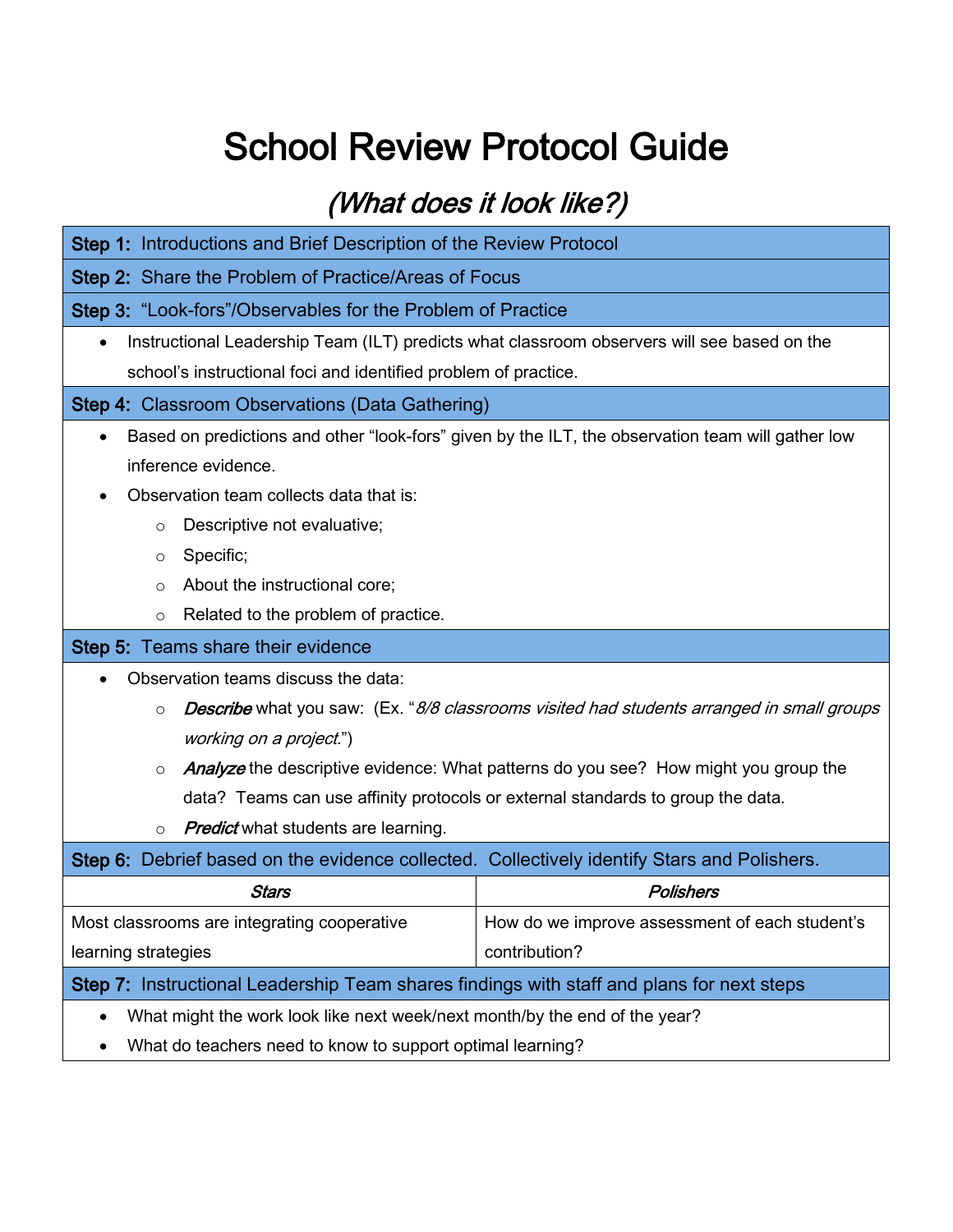## School Review Sample Agenda

| TIME               | <b>TOPIC</b>                               | <b>LOCATION</b> | <b>FACILITATOR</b> |
|--------------------|--------------------------------------------|-----------------|--------------------|
| $8:00 - 9:15$      | Welcome, focus on the problem of practice, |                 |                    |
| am                 | and related professional development       |                 |                    |
| $9:15 -$           | Classroom Visits (Period 2)                |                 |                    |
| 10:50 am           | <b>Student Focus Groups</b>                |                 |                    |
| $10:50 -$          | <b>Break</b>                               |                 |                    |
| $11:00$ am         |                                            |                 |                    |
| 11:00 am $-$       | <b>Classroom Visits</b>                    |                 |                    |
| 12 noon            | <b>Teacher Focus Group</b>                 |                 |                    |
| $12:00 -$          | Lunch                                      |                 |                    |
| $12:30 \text{ pm}$ |                                            |                 |                    |
| $12:30 -$          | <b>Debrief</b>                             |                 |                    |
| $1:30$ pm          |                                            |                 |                    |
| $1:30 - 2:30$      | Next level of work and collaborative work  |                 |                    |
| pm                 |                                            |                 |                    |

\*Focus Groups can be conducted during the classroom visits.